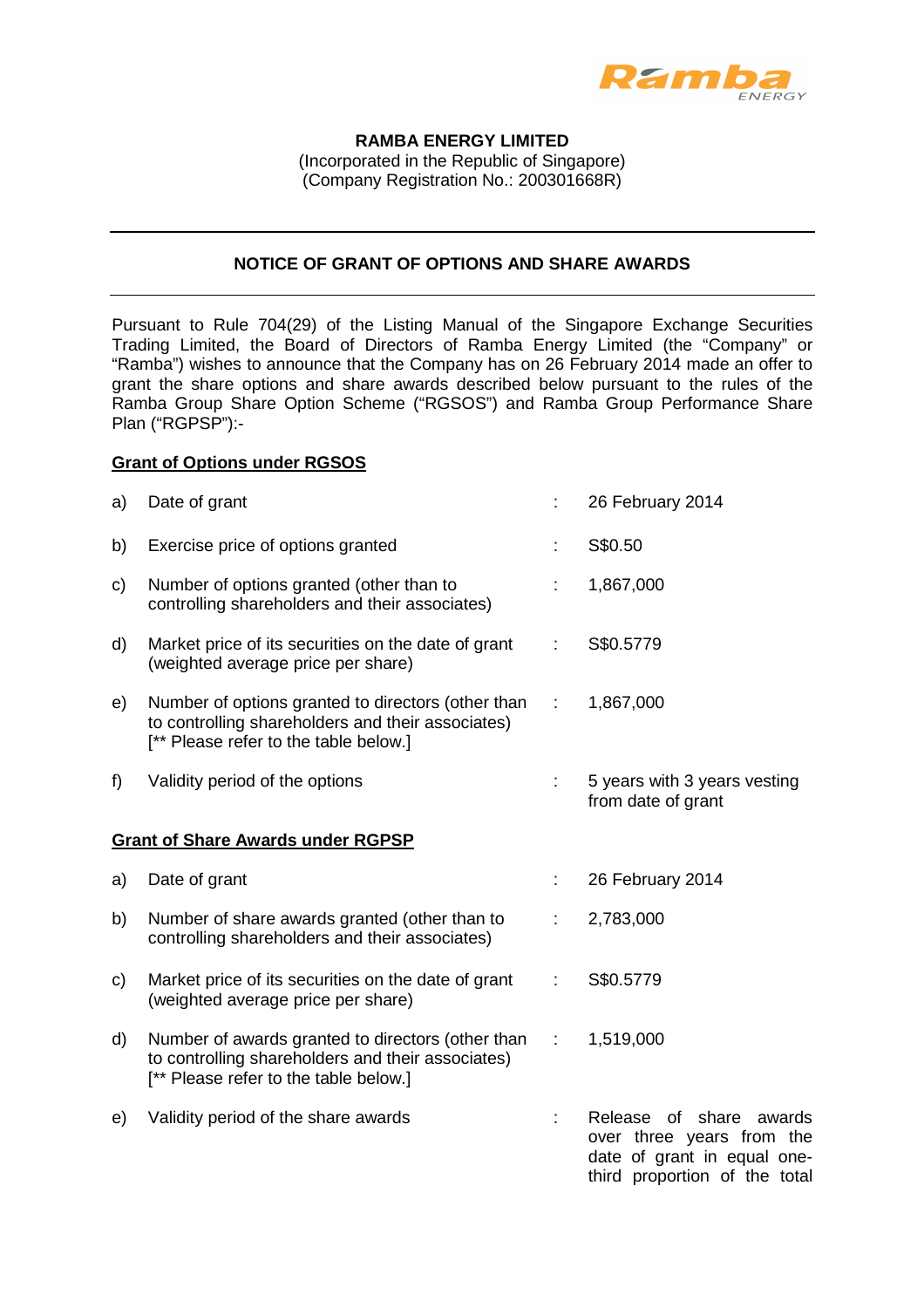

share awards granted.

#### **Grant of Awards to Mr Aditya Wisnuwardana Seky Soeryadjaya, the Company's Chief Executive Officer and Executive Director and an Associate of a Controlling Shareholder**

# **Grant of Share Awards**

| (a) | Date of grant of Awards                                                                                                        |    | $\therefore$ 26 February 2014     |
|-----|--------------------------------------------------------------------------------------------------------------------------------|----|-----------------------------------|
| (b) | Number of share awards granted to:<br>Mr Aditya Wisnuwardana Seky<br>Soeryadjaya, an associate of a<br>controlling shareholder |    | 71,000                            |
| (c) | Market price of its securities on the :<br>date of grant (weighted average<br>price per share)                                 |    | S\$0.5779                         |
| (d) | Date of Release (for Awards)                                                                                                   |    | $\therefore$ 26 February 2015     |
| (e) | Approval to grant options and<br>share awards                                                                                  | ÷. | Subject to shareholders' approval |